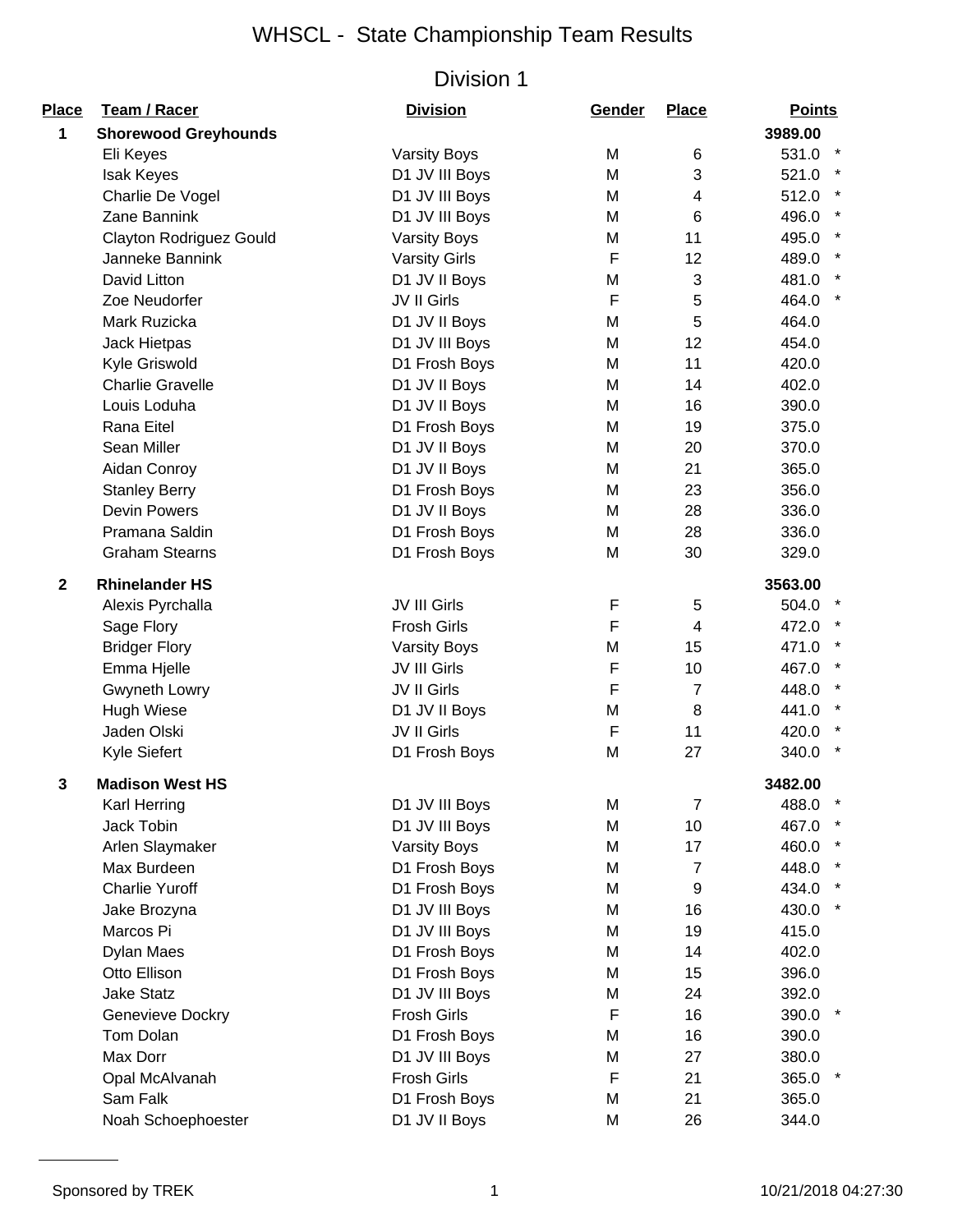| <b>Place</b>            | <b>Team / Racer</b>         | <b>Division</b>      | Gender    | <b>Place</b>    | <b>Points</b>    |
|-------------------------|-----------------------------|----------------------|-----------|-----------------|------------------|
|                         | <b>Blair Atwood</b>         | D1 JV II Boys        | M         | 29              | 332.0            |
|                         | Ash Weber-Campbell          | D1 Frosh Boys        | M         | 29              | 332.0            |
|                         | Eli Freedman                | D1 JV II Boys        | M         | 33              | 320.0            |
| 4                       | <b>Mukwonago HS</b>         |                      |           |                 | 3458.00          |
|                         | Leah Fletcher               | <b>Varsity Girls</b> | F         | 6               | 531.0 *          |
|                         | Ian Tweedie                 | D1 JV III Boys       | M         | 8               | 481.0 *          |
|                         | Megan Seiler                | JV II Girls          | F         | 3               | 481.0            |
|                         | Lexi Jorgensen              | JV II Girls          | F         | $6\phantom{1}6$ | 456.0            |
|                         | <b>Jack Harris</b>          | D1 JV III Boys       | M         | 21              | 405.0            |
|                         | Shane Smith                 | D1 JV III Boys       | M         | 25              | 388.0            |
|                         | <b>Brody Smith</b>          | D1 JV II Boys        | M         | 22              | 360.0 *          |
|                         | Dakota Wiltsey              | D1 JV II Boys        | M         | 23              | 356.0 *          |
|                         | <b>Emmett Mathe</b>         | D1 JV II Boys        | M         | 30              | 329.0            |
| 5                       | <b>SPASH</b>                |                      |           |                 | 3140.00          |
|                         | Koppã¡ny Bodor              | D1 JV III Boys       | M         | 1               | 540.0 *          |
|                         | Abbey Dahlseng              | JV III Girls         | F         | $\overline{2}$  | 530.0 *          |
|                         | Natalie Emerson             | JV III Girls         | F         | 8               | 481.0 *          |
|                         | Cade Larson                 | D1 JV II Boys        | M         | $\overline{4}$  | 472.0            |
|                         | Jack Volm                   | D1 Frosh Boys        | M         | 12              | 414.0            |
|                         | Adrian Gephardt             | D1 JV II Boys        | M         | 18              | 380.0            |
|                         | Dawson Worzella             | D1 JV II Boys        | M         | 32              | 323.0 *          |
| 6                       | <b>Marshfield</b>           |                      |           |                 | 3129.00          |
|                         | Adam Maki                   | <b>Varsity Boys</b>  | M         | 12              | 489.0            |
|                         | Lauren Maki                 | <b>Frosh Girls</b>   | F         | 5               | 464.0            |
|                         | Payton Smith                | D1 Frosh Boys        | M         | $6\phantom{1}6$ | 456.0            |
|                         | Hoyt Hall                   | D1 JV III Boys       | M         | 14              | 442.0 *          |
|                         | Ben Lawyer                  | D1 JV III Boys       | M         | 15              | 436.0 *          |
|                         | <b>Mason Gustafson</b>      | D1 JV II Boys        | M         | 9               | 434.0            |
|                         | <b>Kason Neinast</b>        | D1 Frosh Boys        | M         | 13              | $\star$<br>408.0 |
|                         | Ben Baur                    | D1 JV III Boys       | M         | 23              | 396.0            |
|                         | Lucas Hoheisel              | D1 JV II Boys        | ${\sf M}$ | 19              | 375.0            |
| $\overline{\mathbf{r}}$ | <b>Lake Mills HS</b>        |                      |           |                 | 3038.00          |
| Я                       | Daxton Mock                 | <b>Varsity Boys</b>  | M         | 1               | 575.0            |
|                         | <b>Raife Davies</b>         | D1 Frosh Boys        | M         | $\overline{4}$  | 472.0 *          |
|                         | Quentin Saylor              | D1 JV II Boys        | M         | 10              | 427.0 *          |
|                         | Ethan Lewellin              | D1 JV III Boys       | M         | 20              | 410.0            |
|                         | <b>Gracelyn Smith</b>       | <b>Frosh Girls</b>   | F         | 17              | 385.0            |
|                         | Preston Kern                | D1 Frosh Boys        | M         | 17              | 385.0 *          |
|                         | Logan Nelson                | D1 JV III Boys       | M         | 26              | 384.0 *          |
|                         | <b>Weston Klein</b>         | D1 Frosh Boys        | M         | 24              | 352.0            |
| 8                       | <b>Hmschl Ath Wksha Cty</b> |                      |           |                 | 3014.00          |
|                         | Elijah Johnson              | <b>Varsity Boys</b>  | M         | 3               | 556.0 *          |
|                         | Cole Hagen                  | D1 JV III Boys       | M         | 5               | 504.0            |
|                         | Paul Johannes               | D1 JV II Boys        | M         | 1               | 500.0            |
|                         | Ean Benson                  | D1 JV II Boys        | M         | $\overline{2}$  | 490.0 *          |
|                         | <b>Jake Shanks</b>          | D1 Frosh Boys        | M         | $\overline{2}$  | 490.0 *          |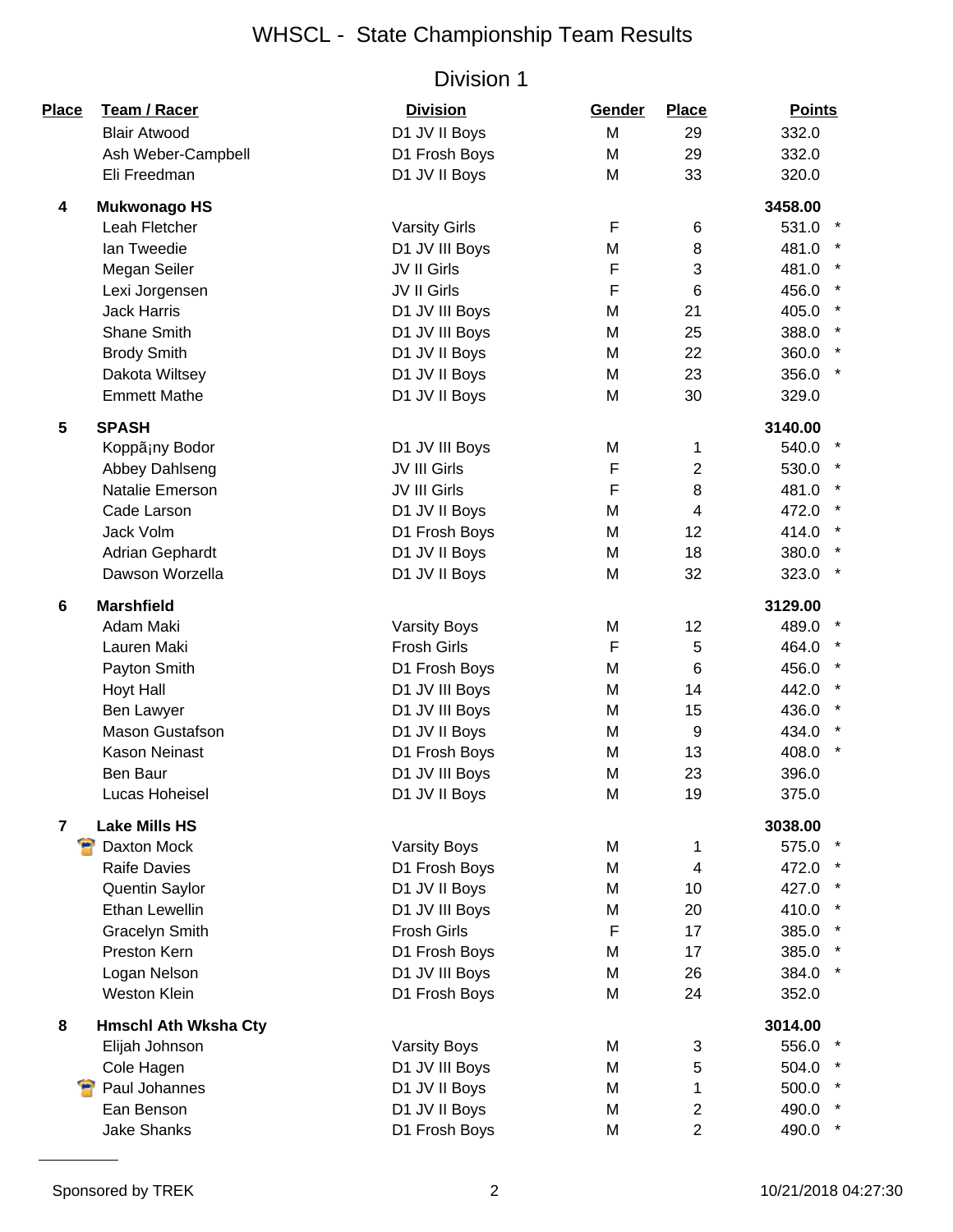| Place | <b>Team / Racer</b>        | <b>Division</b>     | Gender | <b>Place</b>   | <b>Points</b>    |
|-------|----------------------------|---------------------|--------|----------------|------------------|
|       | <b>Cole Shanks</b>         | D1 JV III Boys      | M      | 9              | 474.0            |
|       | Isaac Johnson              | D1 Frosh Boys       | M      | 5              | 464.0            |
|       | <b>Matthew Peppel</b>      | D1 JV II Boys       | M      | 13             | 408.0            |
|       | Bjorn Magedanz             | D1 JV II Boys       | M      | 34             | 317.0            |
| 9     | <b>Sun Prairie HS</b>      |                     |        |                | 2799.00          |
|       | Joshua Caron               | D1 JV III Boys      | M      | $\overline{2}$ | 530.0            |
|       | Max Bailey                 | <b>Varsity Boys</b> | M      | 8              | 516.0            |
|       | Owen Roltgen               | D1 JV III Boys      | M      | 11             | 460.0            |
|       | Miles Hanson               | D1 JV II Boys       | M      | $\overline{7}$ | 448.0            |
|       | Nick Koprowski             | D1 JV III Boys      | M      | 17             | $\star$<br>425.0 |
|       | <b>Garrett Frank</b>       | D1 JV II Boys       | M      | 11             | 420.0            |
|       | <b>Reece Rimrodt</b>       | D1 JV II Boys       | M      | 12             | 414.0            |
|       | Kenneth Iggulden           | D1 Frosh Boys       | M      | 18             | 380.0            |
|       | Trevor Iggulden            | D1 JV III Boys      | M      | 28             | 376.0            |
|       | Cameron Bub                | D1 Frosh Boys       | M      | 26             | 344.0            |
| 10    | La Crosse Logan HS         |                     |        |                | 2746.00          |
|       | Seth Petersen              | <b>Varsity Boys</b> | M      | 20             | 445.0            |
|       | <b>Conner Perry</b>        | D1 Frosh Boys       | M      | 8              | 441.0            |
|       | Greta Speckeen             | <b>Frosh Girls</b>  | F      | 15             | 396.0            |
|       | Sam Novak                  | D1 JV III Boys      | M      | 29             | 372.0            |
|       | Caden Boge                 | D1 JV III Boys      | M      | 30             | 369.0            |
|       | Josh Perry                 | D1 JV III Boys      | M      | 32             | 363.0            |
|       | <b>Tanner Boge</b>         | D1 JV III Boys      | M      | 33             | 360.0            |
| 11    | <b>Eau Claire Mem HS</b>   |                     |        |                | 2514.00          |
|       | <b>Thomas Sizer</b>        | D1 Frosh Boys       | м      | 1              | 500.0            |
|       | Ellison Kotz               | D1 Frosh Boys       | M      | 3              | 481.0            |
|       | <b>Marcus McEllistrem</b>  | D1 JV III Boys      | M      | 13             | $\star$<br>448.0 |
|       | <b>Michael McEllistrem</b> | D1 JV II Boys       | M      | 17             | 385.0            |
|       | <b>Bronson Kullman</b>     | D1 JV II Boys       | M      | 24             | $\star$<br>352.0 |
|       | <b>Quentin Maas</b>        | D1 Frosh Boys       | M      | 25             | $\star$<br>348.0 |
| 12    | <b>Verona HS</b>           |                     |        |                | 2382.00          |
|       | Ben Willkom                | D1 JV II Boys       | M      | 6              | 456.0            |
|       | Bergen Frank-Loron         | D1 JV III Boys      | M      | 18             | 420.0            |
|       | Ronan Montgomery-Taylor    | D1 JV III Boys      | M      | 22             | 400.0 *          |
|       | Jacob Horsfall             | D1 JV II Boys       | M      | 15             | 396.0            |
|       | <b>Isaac Gormley</b>       | D1 Frosh Boys       | M      | 20             | 370.0            |
|       | Ryan Owens                 | D1 JV II Boys       | M      | 27             | 340.0            |
| 13    | <b>Menomonee Falls HS</b>  |                     |        |                | 1827.00          |
|       | <b>Stephen Esterle</b>     | D1 Frosh Boys       | M      | 10             | 427.0            |
|       | <b>Jared Schwartz</b>      | D1 JV III Boys      | M      | 31             | 366.0            |
|       | Aidan Kilbourn             | D1 Frosh Boys       | M      | 22             | 360.0            |
|       | Vann Kempf                 | D1 JV II Boys       | M      | 25             | 348.0            |
|       | Aidan Cera                 | D1 JV II Boys       | M      | 31             | 326.0            |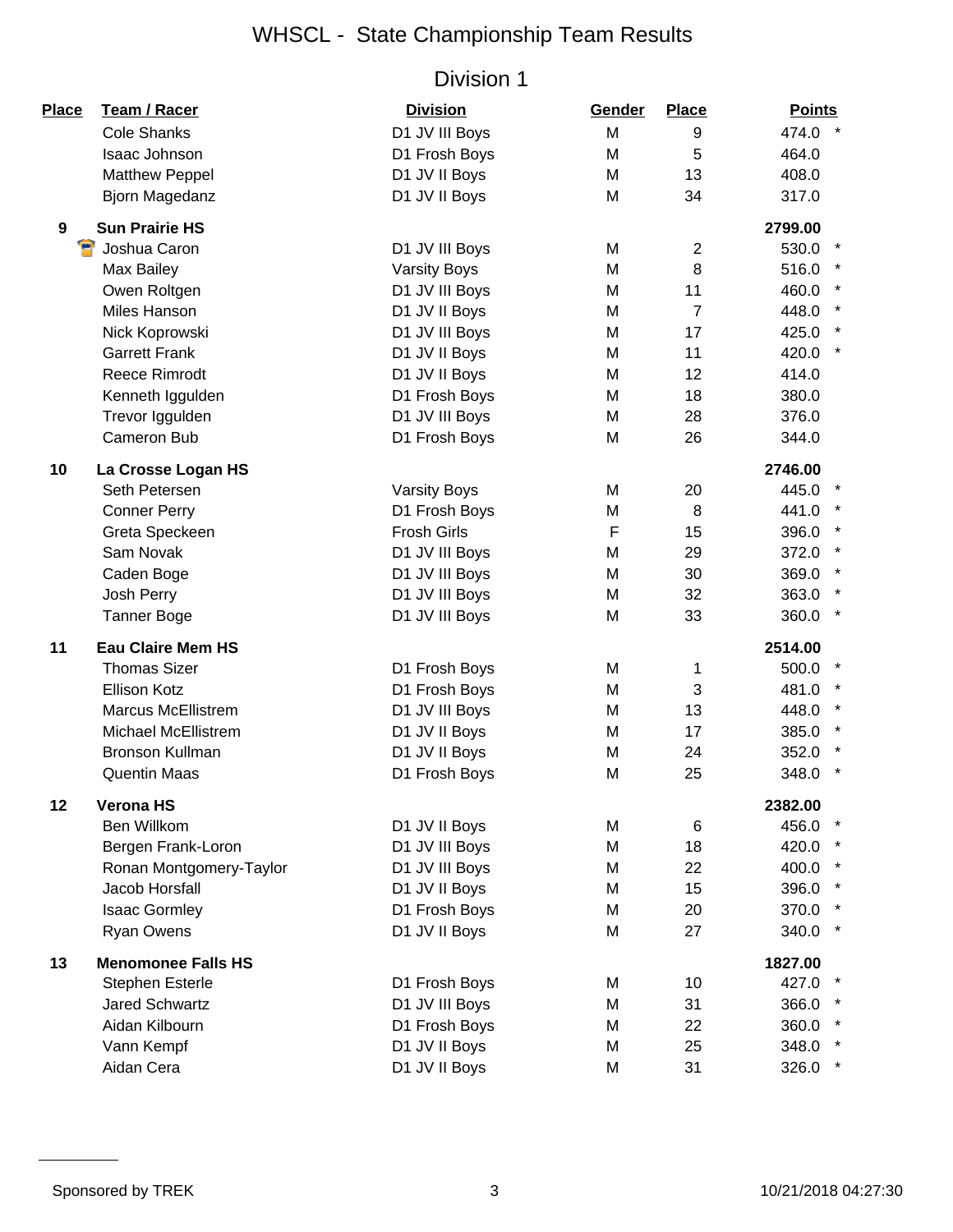| <b>Place</b> | Team / Racer               | <b>Division</b>      | Gender      | <b>Place</b>            | <b>Points</b>   |
|--------------|----------------------------|----------------------|-------------|-------------------------|-----------------|
| 1            | <b>Rhinelander NW Comp</b> |                      |             |                         | 2027.00         |
|              | Johanna Marie Craig        | <b>Varsity Girls</b> | F           | $\overline{2}$          | 565.0 *         |
|              | Jakob Craig                | D2 Frosh Boys        | M           | 1                       | 500.0           |
|              | Megan Lester               | <b>Frosh Girls</b>   | F           | $\overline{c}$          | 490.0           |
|              | <b>Grace Dorsey</b>        | JV II Girls          | F           | $\overline{\mathbf{4}}$ | 472.0           |
| $\mathbf 2$  | <b>Westosha Comp IL</b>    |                      |             |                         | 1968.00         |
|              | Chase Vandeursen           | <b>Varsity Boys</b>  | M           | 4                       | 547.0           |
|              | Kevin Urban                | D2 JV III Boys       | M           | 5                       | 504.0           |
|              | Paula Urban                | JV II Girls          | F           | $\overline{2}$          | 490.0           |
|              | Katelyn Vaskovsky          | JV II Girls          | $\mathsf F$ | 10                      | 427.0 *         |
|              | Mason Kaupplia             | D2 JV III Boys       | M           | 40                      | 342.0           |
| 3            | <b>Wausau East</b>         |                      |             |                         | 1967.00         |
|              | Lorissa Thorpe             | <b>Varsity Girls</b> | F           | 5                       | 539.0           |
|              | Bergen Anderson            | <b>Varsity Girls</b> | F           | 7                       | 523.0 *         |
|              | <b>Erin Bennett</b>        | <b>Varsity Girls</b> | F           | 9                       | 509.0 *         |
|              | <b>Parker Faust</b>        | D2 Frosh Boys        | M           | 15                      | 396.0 *         |
|              | Porter Thorpe              | D2 JV III Boys       | M           | 47                      | 329.0           |
| 4            | <b>Marquette Senior HS</b> |                      |             |                         | 1936.00         |
|              | Louis Hindman              | D2 JV III Boys       | M           | 4                       | 512.0           |
|              | Erin Vanderschaaf          | <b>Varsity Girls</b> | F           | 10                      | 502.0 *         |
|              | Jacey Johnson              | JV III Girls         | F           | $\overline{7}$          | 488.0           |
|              | Caitlyn Uimari             | <b>Frosh Girls</b>   | F           | 9                       | $\ast$<br>434.0 |
|              | <b>Wyatt Clement</b>       | D2 JV III Boys       | M           | 23                      | 396.0           |
|              | Joseph Giorgianni          | D2 JV II Boys        | M           | 28                      | 336.0           |
| 5            | <b>Fall Creek Comp</b>     |                      |             |                         | 1912.00         |
|              | <b>Isaiah Berry</b>        | D2 JV III Boys       | M           | 1                       | 540.0           |
|              | Katie Kopp                 | Frosh Girls          | F           | 3                       | 481.0           |
|              | Malachi Berry              | <b>Varsity Boys</b>  | M           | 19                      | 450.0           |
|              | Miette Gosse               | JV II Girls          | F           | 8                       | 441.0           |
|              | <b>Matthew Mosher</b>      | D2 JV II Boys        | M           | 9                       | 434.0           |
|              | <b>Riley Mullen</b>        | D2 JV II Boys        | M           | 16                      | 390.0           |
|              | Drew Mayo                  | D2 JV II Boys        | M           | 27                      | 340.0           |
| 6            | <b>Green Bay Composite</b> |                      |             |                         | 1911.00         |
|              | Aidan Lemorande            | <b>Varsity Boys</b>  | M           | 5                       | 539.0           |
|              | <b>William Frank</b>       | D2 JV III Boys       | M           | 6                       | 496.0           |
|              | Kaleb Moore                | D2 JV III Boys       | M           | 14                      | 442.0 *         |
|              | Kilyn Brabant              | JV II Girls          | F           | 9                       | 434.0 *         |
|              | <b>Henry Schwiesow</b>     | D2 JV III Boys       | M           | 18                      | 420.0           |
|              | Caleb Garner               | D2 Frosh Boys        | M           | 14                      | 402.0           |
|              | Cayden Nimmer              | D2 JV III Boys       | M           | 35                      | 354.0           |
|              | Theo Van Straten           | D2 JV III Boys       | M           | 41                      | 340.0           |
|              | Seth Fink                  | D2 Frosh Boys        | M           | 33                      | 320.0           |
| 7            | <b>Central WI Comp</b>     |                      |             |                         | 1839.00         |
|              | Makayla Niggemann          | <b>Varsity Girls</b> | F           | 11                      | 495.0 *         |
|              | Josalin Kumm               | JV III Girls         | F           | 11                      | 460.0 *         |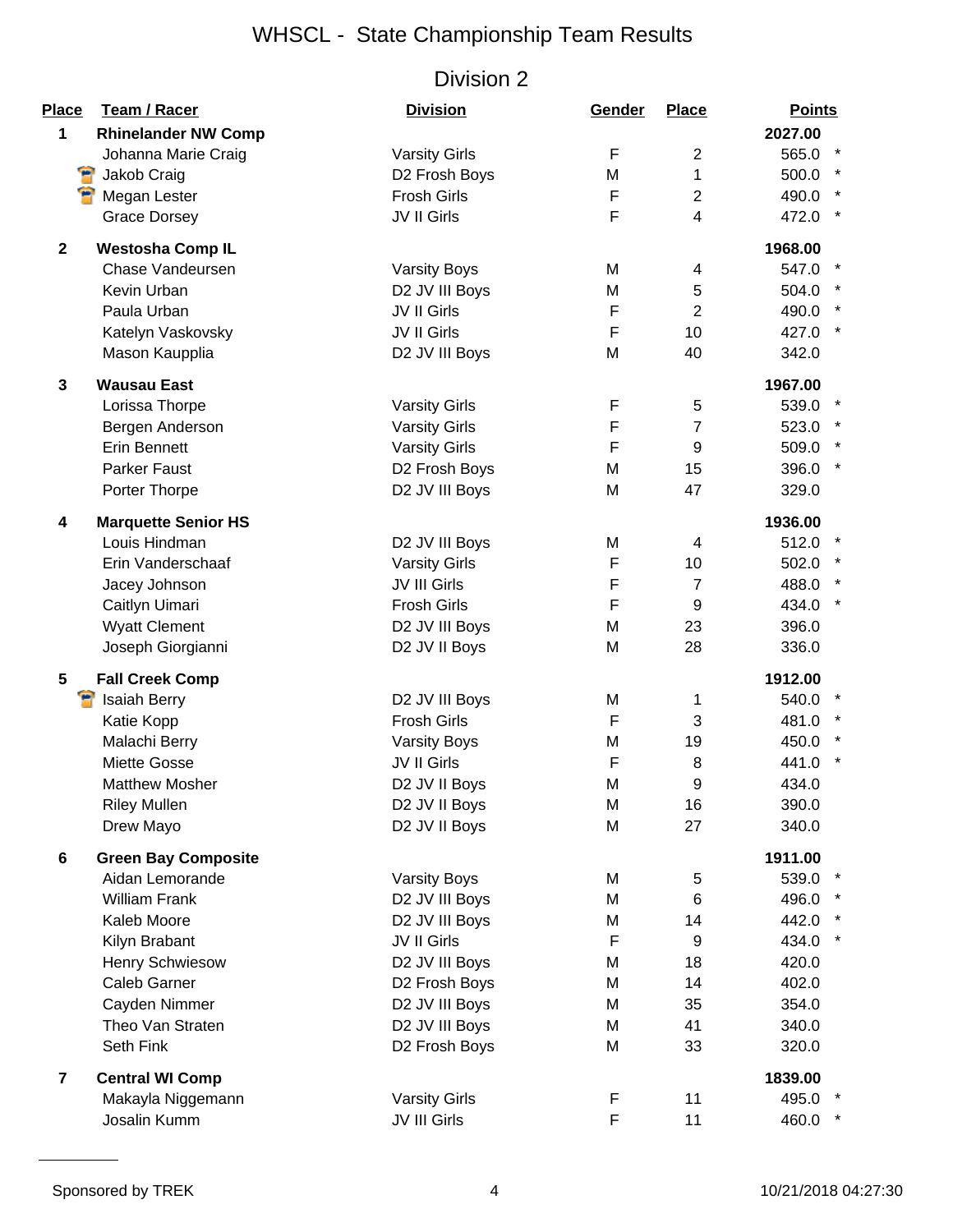| Place            | Team / Racer               | <b>Division</b>      | Gender | <b>Place</b>   | <b>Points</b> |
|------------------|----------------------------|----------------------|--------|----------------|---------------|
|                  | Mitchell Prange            | D2 JV II Boys        | M      | $\overline{7}$ | 448.0         |
|                  | Jennifer Kubowski          | JV III Girls         | F      | 15             | 436.0         |
|                  | Lily Blaszczak             | <b>Frosh Girls</b>   | F      | 10             | 427.0         |
|                  | Eric Blaszczak             | D2 JV II Boys        | M      | 14             | 402.0         |
| 8                | <b>Wausau Composite</b>    |                      |        |                | 1817.00       |
| Я                | Lauren Lackman             | <b>Varsity Girls</b> | F      | 1              | 575.0         |
|                  | Alexander Gosse            | D2 JV II Boys        | M      | $\overline{2}$ | 490.0         |
|                  | <b>Austin Nest</b>         | D2 JV II Boys        | M      | 11             | 420.0 *       |
|                  | Jack Hobson                | D2 JV III Boys       | M      | 45             | 332.0         |
| $\boldsymbol{9}$ | <b>Hayward HS</b>          |                      |        |                | 1816.00       |
|                  | Kade Carlson               | D2 Frosh Boys        | M      | $\overline{2}$ | 490.0         |
|                  | <b>Drake Marks</b>         | D2 Frosh Boys        | M      | 5              | 464.0         |
|                  | Helena Maki                | <b>Frosh Girls</b>   | F      | $\overline{7}$ | 448.0         |
|                  | <b>Lilly Olsen</b>         | <b>Frosh Girls</b>   | F      | 12             | 414.0         |
| 10               | <b>Westosha Comp</b>       |                      |        |                | 1793.00       |
|                  | <b>Alexis Brooks</b>       | JV III Girls         | F      | 4              | 512.0         |
|                  | Samantha Brooks            | <b>Frosh Girls</b>   | F      | 8              | 441.0 *       |
|                  | <b>Rider Rainer</b>        | D2 JV III Boys       | M      | 17             | 425.0 *       |
|                  | Kody Molitor               | D2 JV III Boys       | M      | 19             | 415.0 *       |
|                  | Joe Banish                 | D2 JV III Boys       | M      | 21             | 405.0         |
|                  | <b>Nick Duke</b>           | D2 Frosh Boys        | M      | 21             | 365.0         |
|                  | Christian Randolph         | D2 Frosh Boys        | M      | 25             | 348.0         |
|                  | <b>Travis Senft</b>        | D2 Frosh Boys        | M      | 35             | 314.0         |
|                  | Xander Enright             | D2 Frosh Boys        | M      | 48             | 288.0         |
| 11               | <b>Lake Ctry Composite</b> |                      |        |                | 1771.00       |
|                  | Lucas Lirette              | D2 JV II Boys        | M      | 1              | 500.0         |
|                  | Jamison Olson              | D2 JV II Boys        | M      | 5              | 464.0         |
|                  | Jura Gerlach               | D2 Frosh Boys        | Μ      | 10             | 427.0         |
|                  | Mia Taggett                | <b>Frosh Girls</b>   | F      | 18             | 380.0         |
|                  | Lucca Spicuzza-Pesicek     | D2 Frosh Boys        | M      | 22             | 360.0         |
|                  | Odin Johnson               | D2 JV II Boys        | M      | 50             | 286.0         |
| 12               | <b>LaCrosse Central HS</b> |                      |        |                | 1700.00       |
|                  | <b>Therin Smith</b>        | D2 Frosh Boys        | M      | 3              | 481.0         |
|                  | Ava Shively                | JV III Girls         | F      | 12             | 454.0         |
|                  | Anthony Wagner             | D2 Frosh Boys        | M      | 17             | 385.0         |
|                  | Nicholas Jarman            | D2 Frosh Boys        | M      | 18             | 380.0 *       |
|                  | Rabe Oeltjen               | D2 Frosh Boys        | M      | 19             | 375.0         |
|                  | Landon Manock              | D2 JV II Boys        | M      | 36             | 311.0         |
|                  | Ryan Quackenboss           | D2 Frosh Boys        | M      | 43             | 296.0         |
| 12               | <b>Sauk Prairie HS</b>     |                      |        |                | 1700.00       |
|                  | Kylie Krayer               | JV III Girls         | F      | 1              | 540.0         |
|                  | Emma Kinnamon              | <b>Frosh Girls</b>   | F      | 11             | 420.0         |
|                  | Alex Kinnamon              | D2 JV III Boys       | M      | 26             | 384.0         |
|                  | Phillip Geiselman          | D2 JV II Boys        | M      | 23             | 356.0         |
|                  | Brogan Ashworth            | D2 Frosh Boys        | M      | 23             | 356.0         |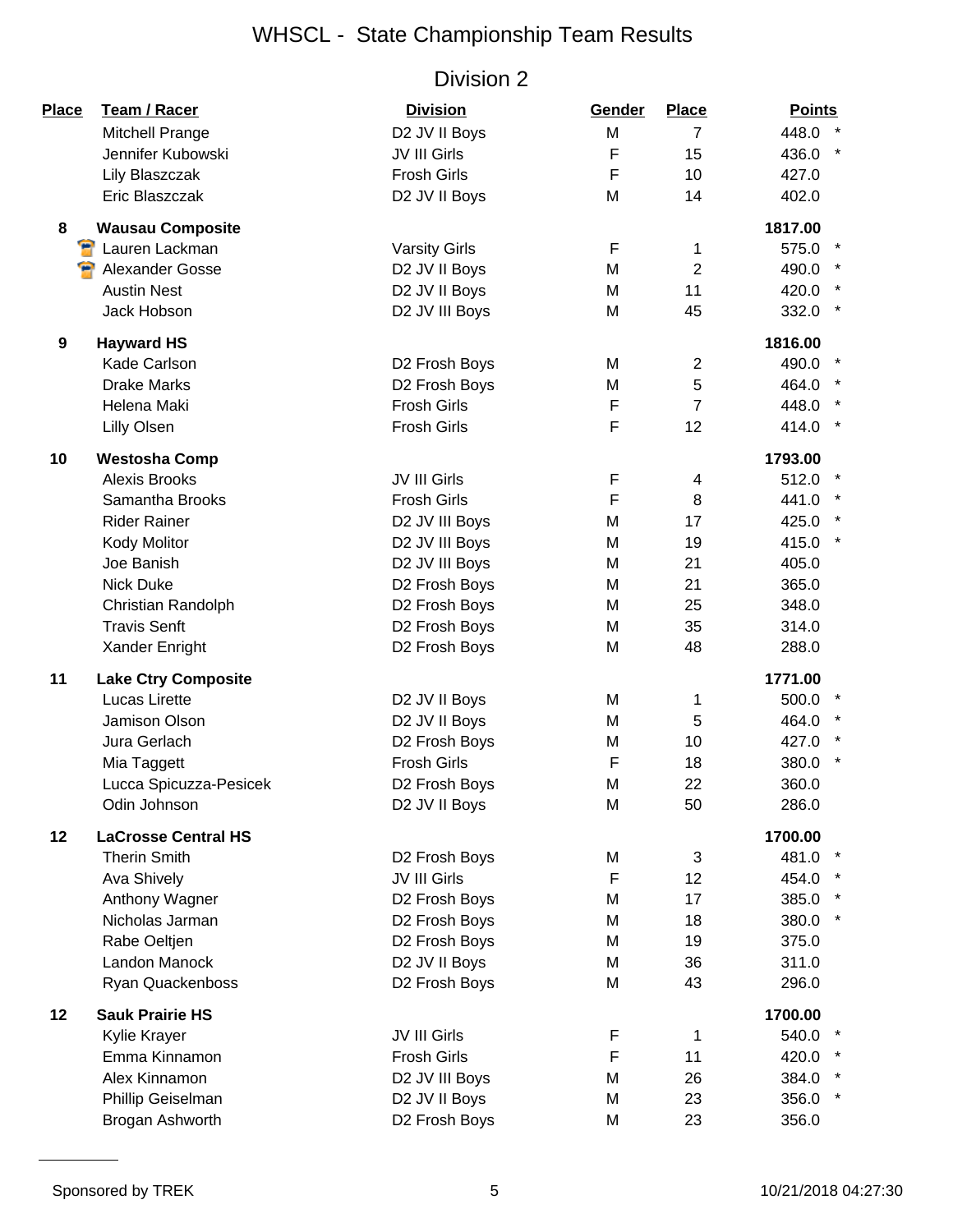| Place | <b>Team / Racer</b>        | <b>Division</b>      | Gender | <b>Place</b>   | <b>Points</b>    |
|-------|----------------------------|----------------------|--------|----------------|------------------|
|       | Luke Larson                | D2 JV II Boys        | M      | 34             | 317.0            |
|       | Adam Stecker               | D2 JV II Boys        | M      | 45             | 292.0            |
| 14    | <b>Fall Creek HS</b>       |                      |        |                | 1672.00          |
| Э     | <b>Becca Somerville</b>    | JV III Girls         | F      | 3              | 521.0 *          |
|       | Sam Somerville             | D2 JV III Boys       | M      | 9              | 474.0 *          |
|       | Haylee Norrish             | <b>Frosh Girls</b>   | F      | 19             | 375.0 *          |
|       | Logan Gundry               | D2 JV II Boys        | M      | 40             | 302.0 *          |
| 15    | <b>Holmen HS</b>           |                      |        |                | 1659.00          |
|       | Avery Luebke               | JV III Girls         | F      | 14             | 442.0            |
|       | David Wettstein            | D2 JV II Boys        | M      | 10             | 427.0            |
|       | Gavin Wateski              | D2 Frosh Boys        | M      | 11             | 420.0 *          |
|       | Seth Herrmann              | D2 JV II Boys        | M      | 20             | 370.0 *          |
|       | <b>Zander Smith</b>        | D2 JV II Boys        | M      | 32             | 323.0            |
| 16    | <b>Cam-Rock Comp</b>       |                      |        |                | 1650.00          |
|       | Mckenna Dwyer              | <b>Varsity Girls</b> | F      | 8              | 516.0 *          |
|       | Sam Ibeling                | D2 JV II Boys        | M      | 15             | 396.0 *          |
|       | Elijah Zempel              | D2 Frosh Boys        | M      | 16             | 390.0 *          |
|       | Kai Klaas                  | D2 JV II Boys        | M      | 25             | 348.0 *          |
|       | <b>Reid Watson</b>         | D2 JV III Boys       | M      | 39             | 344.0            |
| 17    | <b>Westosha Comp NPier</b> |                      |        |                | 1631.00          |
|       | Mia Scarlato               | JV III Girls         | F      | 6              | 496.0            |
|       | <b>Alex Martin</b>         | D2 Frosh Boys        | M      | 4              | 472.0 *          |
|       | Jacob Zondlak              | D2 JV III Boys       | M      | 27             | 380.0            |
|       | Brayden Molinaro           | D2 Frosh Boys        | M      | 53             | $\star$<br>283.0 |
| 18    | <b>Madison East HS</b>     |                      |        |                | 1625.00          |
|       | Sylvie Panofsky            | <b>Frosh Girls</b>   | F      | 6              | 456.0 *          |
|       | Martin Panofsky            | D2 JV III Boys       | M      | 13             | 448.0            |
|       | Owen Buske                 | D2 Frosh Boys        | M      | 9              | 434.0            |
|       | <b>Jack Maurer</b>         | D2 Frosh Boys        | M      | 49             | 287.0            |
| 19    | <b>Pewaukee MTB</b>        |                      |        |                | 1602.00          |
|       | <b>Isabelle Yuskis</b>     | JV II Girls          | F      | 12             | 414.0            |
|       | <b>Emily Willis</b>        | JV II Girls          | F      | 13             | 408.0            |
|       | Jonathon Heinemann         | D2 JV II Boys        | M      | 13             | 408.0 *          |
|       | Nolan Zigler               | D2 JV III Boys       | M      | 29             | 372.0 *          |
|       | Nathan Monday              | D2 JV II Boys        | M      | 52             | 284.0            |
| 20    | <b>Rice Lake Composite</b> |                      |        |                | 1576.00          |
|       | Pavel Nelson               | <b>Varsity Boys</b>  | M      | $\mathbf{2}$   | 565.0 *          |
|       | Ethan Komp                 | D2 JV III Boys       | M      | $\overline{2}$ | 530.0 *          |
|       | <b>Bennett Gargulak</b>    | D2 JV III Boys       | M      | 8              | 481.0 *          |
|       | Noah Savas                 | D2 JV II Boys        | M      | 17             | 385.0            |
|       | Sean Hodkiewicz            | D2 JV II Boys        | M      | 24             | 352.0            |
| 21    | <b>Onalaska HS</b>         |                      |        |                | 1569.00          |
|       | <b>Brooklyn Waldner</b>    | <b>Varsity Girls</b> | F      | 4              | 547.0            |
|       | Dylan Waldner              | D2 JV III Boys       | M      | 28             | 376.0 *          |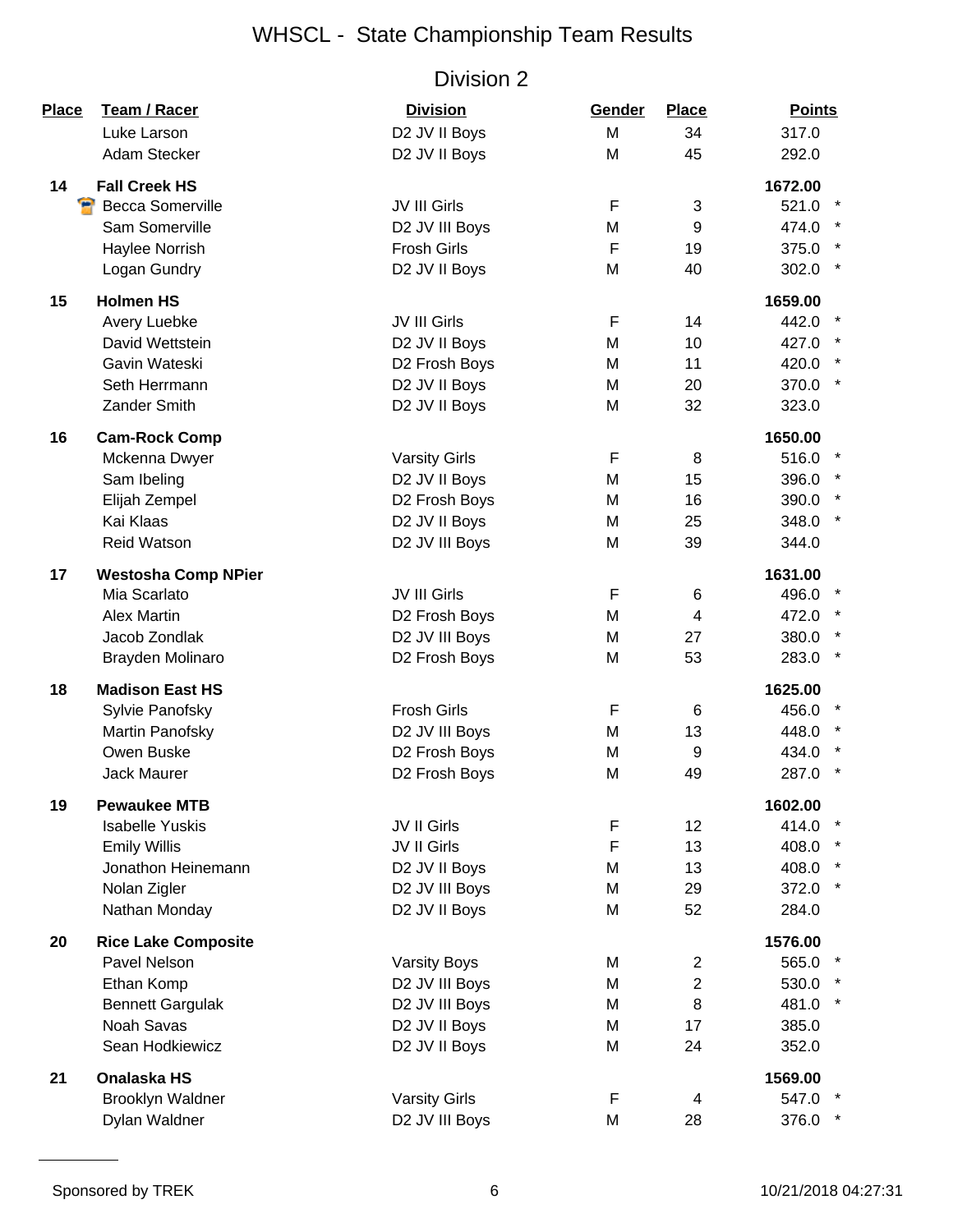| Place | Team / Racer                | <b>Division</b>     | Gender      | <b>Place</b>    | <b>Points</b>    |
|-------|-----------------------------|---------------------|-------------|-----------------|------------------|
|       | <b>Thomas Breit</b>         | D2 Frosh Boys       | M           | 24              | 352.0 *          |
|       | <b>Brandon Fink</b>         | D2 Frosh Boys       | M           | 44              | $\star$<br>294.0 |
| 22    | <b>MKE MTB Composite</b>    |                     |             |                 | 1544.00          |
|       | Riley Wrightsman            | D2 Frosh Boys       | M           | 6               | 456.0 *          |
|       | Diana Flores                | JV III Girls        | $\mathsf F$ | 13              | 448.0 *          |
|       | Joshua Nathaniel            | D2 JV III Boys      | M           | 44              | 334.0            |
|       | William Krueger             | D2 Frosh Boys       | M           | 38              | 306.0            |
|       | <b>Hamilton Reinbold</b>    | D2 Frosh Boys       | M           | 42              | 298.0            |
|       | Silas Harris-Coleman        | D2 Frosh Boys       | M           | 45              | 292.0            |
|       | Jaydyn Wilkerson            | D2 JV II Boys       | M           | 48              | 288.0            |
|       | Jensenne Almeyda            | D2 JV II Boys       | M           | 49              | 287.0            |
|       | Norval Almeyda              | D2 JV II Boys       | M           | 51              | 285.0            |
| 23    | <b>Fox Valley Composite</b> |                     |             |                 | 1488.00          |
|       | Kensa Koeppen               | JV II Girls         | F           | 14              | 402.0            |
|       | <b>Christian Moore</b>      | D2 JV III Boys      | M           | 25              | 388.0 *          |
|       | <b>Carson Lisowe</b>        | D2 JV II Boys       | M           | 22              | 360.0 *          |
|       | <b>Ryan Carew</b>           | D2 JV III Boys      | M           | 42              | $\star$<br>338.0 |
|       | Dylan Romzek                | D2 JV II Boys       | M           | 31              | 326.0            |
|       | David Mahan                 | D2 JV II Boys       | M           | 43              | 296.0            |
|       | <b>Mack Fritz</b>           | D2 JV II Boys       | M           | 47              | 289.0            |
|       | Samuel Moore                | D2 Frosh Boys       | M           | 51              | 285.0            |
| 24    | <b>Cambridge HS</b>         |                     |             |                 | 1425.00          |
|       | <b>Emory Hutchens</b>       | D2 JV III Boys      | M           | $\overline{7}$  | 488.0            |
|       | Jonathan Jones              | D2 JV II Boys       | M           | 3               | 481.0            |
|       | <b>Eric Haas</b>            | D2 JV II Boys       | M           | 6               | 456.0 *          |
|       | Chris Karlovich             | D2 JV II Boys       | M           | 19              | 375.0            |
|       | Matt Andersen               | D2 JV III Boys      | M           | 30              | 369.0            |
|       | Reid Gowan                  | D2 JV III Boys      | M           | 43              | 336.0            |
| 25    | <b>Washington Cty Comp</b>  |                     |             |                 | 1396.00          |
|       | <b>Hunter Schmitt</b>       | <b>Varsity Boys</b> | M           | 13              | 483.0            |
|       | Nick Niemi                  | <b>Varsity Boys</b> | M           | 14              | 477.0            |
|       | Ethan Janssen               | D2 JV III Boys      | M           | 15              | 436.0            |
|       | <b>Skyler Schmitt</b>       | D2 JV II Boys       | M           | 12              | 414.0            |
|       | Nick Skaalen                | D2 JV II Boys       | M           | 18              | 380.0            |
|       | Sawyer Bussey               | D2 Frosh Boys       | M           | 20              | 370.0            |
|       | Christian Spaeth            | D2 JV II Boys       | M           | 29              | 332.0            |
|       | Rj Goldberg                 | D2 Frosh Boys       | M           | 34              | 317.0            |
| 26    | <b>Janesville</b>           |                     |             |                 | 1389.00          |
|       | <b>Drexler Pearson</b>      | D2 JV III Boys      | M           | 3               | 521.0 *          |
|       | <b>Zack Keating</b>         | D2 JV III Boys      | M           | 12 <sub>2</sub> | 454.0 *          |
|       | Jackson Hankes              | D2 Frosh Boys       | M           | 12              | 414.0            |
|       | <b>William Neupert</b>      | D2 JV III Boys      | M           | 31              | 366.0            |
|       | Lance Dalton                | D2 JV III Boys      | M           | 36              | 351.0            |
|       | Ean Dalton                  | D2 Frosh Boys       | M           | 29              | 332.0            |
|       | Landon Sherman              | D2 JV II Boys       | M           | 39              | 304.0            |
|       | Kaja Perisic                | D2 JV II Boys       | M           | 44              | 294.0            |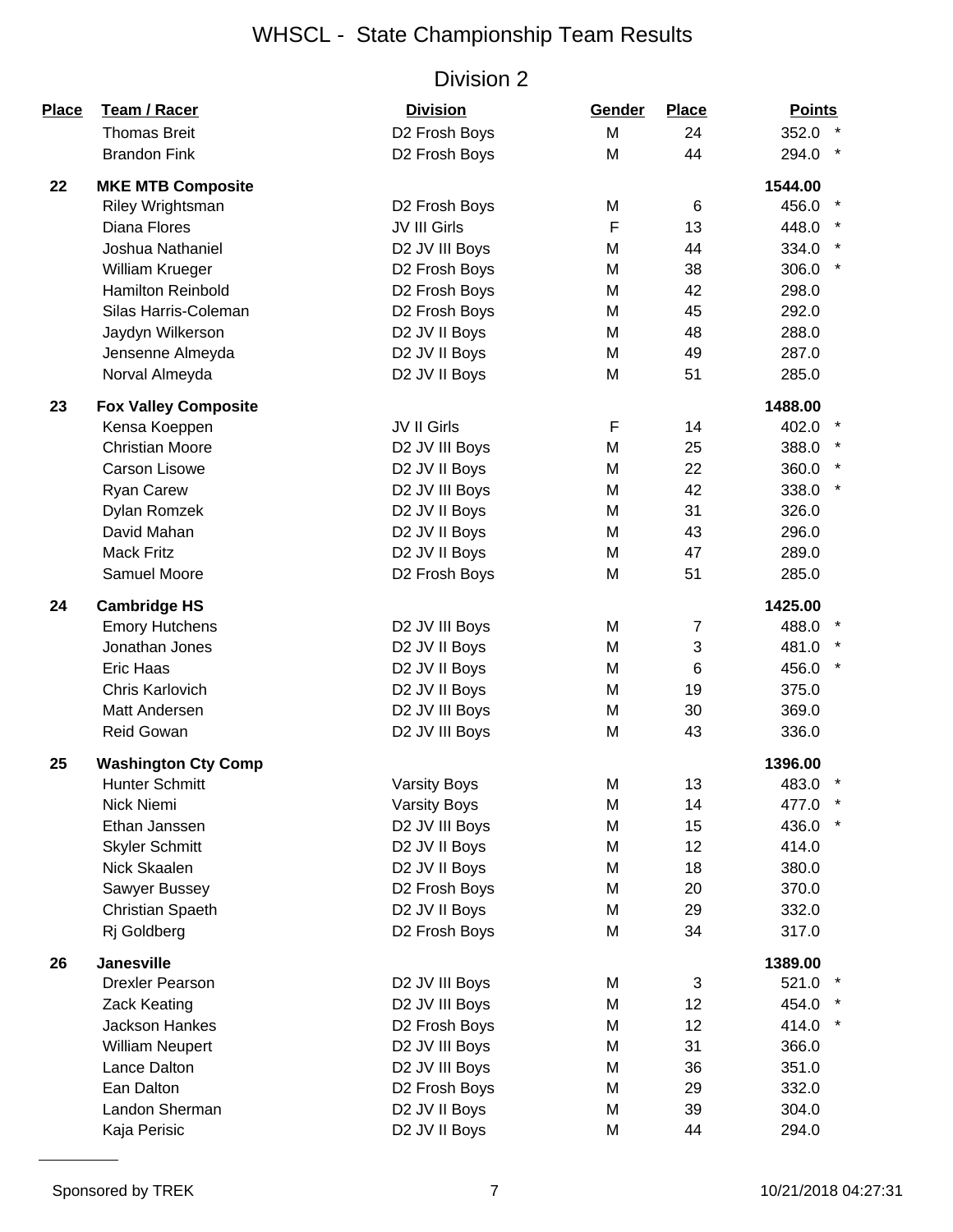| 27 | <b>MKE/Northshore Comp</b> |                     |             |                | 1367.00          |  |
|----|----------------------------|---------------------|-------------|----------------|------------------|--|
|    | Auguste Raasch             | D2 JV II Boys       | M           | 4              | 472.0            |  |
|    | Nolan Giles-Pufahl         | <b>Varsity Boys</b> | M           | 16             | 465.0            |  |
|    | Zigmund Raasch             | D2 JV III Boys      | M           | 16             | $\star$<br>430.0 |  |
| 28 | <b>Sauk Prairie Comp</b>   |                     |             |                | 1336.00          |  |
|    | Jasmine Shepherd           | <b>Frosh Girls</b>  | $\mathsf F$ | 20             | 370.0            |  |
|    | Ethan Wright               | D2 JV III Boys      | M           | 33             | 360.0            |  |
|    | Wesley Rybarczyk           | D2 Frosh Boys       | M           | 37             | 308.0            |  |
|    | <b>Braeden Weix</b>        | D2 JV II Boys       | M           | 42             | 298.0            |  |
| 29 | <b>Ozaukee Composite</b>   |                     |             |                | 1311.00          |  |
|    | Erin Hong                  | <b>Frosh Girls</b>  | F           | 13             | 408.0            |  |
|    | Sam Strohl                 | D2 Frosh Boys       | M           | 36             | 311.0            |  |
|    | <b>Mitchell Teunissen</b>  | D2 Frosh Boys       | M           | 40             | 302.0            |  |
|    | <b>Tristan Sohr</b>        | D2 Frosh Boys       | M           | 46             | 290.0            |  |
|    | Ronan Monahan              | D2 Frosh Boys       | M           | 50             | 286.0            |  |
| 30 | <b>Blackhawk Composite</b> |                     |             |                | 1290.00          |  |
|    | <b>Byrne Dobrient</b>      | <b>Varsity Boys</b> | M           | $\overline{7}$ | 523.0            |  |
|    | <b>Ethan Cramer</b>        | D2 JV III Boys      | M           | 20             | 410.0            |  |
|    | <b>Andrew Leland</b>       | D2 JV III Boys      | M           | 34             | 357.0            |  |
|    | <b>William Nisbet</b>      | D2 JV III Boys      | M           | 38             | 346.0            |  |
|    | <b>Riley Mortvedt</b>      | D2 Frosh Boys       | M           | 47             | 289.0            |  |
| 31 | <b>Westosha Comp SPort</b> |                     |             |                | 1254.00          |  |
|    | Connor Buchanan            | D2 Frosh Boys       | M           | 7              | 448.0            |  |
|    | Ryan Paupore               | D2 Frosh Boys       | M           | 8              | 441.0            |  |
|    | Nicolas Ruffolo            | D2 JV II Boys       | M           | 21             | 365.0            |  |
|    | <b>Carter Kasianowicz</b>  | D2 JV III Boys      | M           | 32             | 363.0            |  |
|    | Devin Hatch                | D2 JV II Boys       | M           | 30             | 329.0            |  |
| 32 | <b>Cedarburg MTB Team</b>  |                     |             |                | 1216.00          |  |
|    | <b>Roman Poss</b>          | <b>Varsity Boys</b> | M           | 18             | 455.0            |  |
|    | <b>Breck Golden</b>        | D2 JV II Boys       | M           | 8              | 441.0            |  |
|    | <b>Matthew Thomas</b>      | D2 JV II Boys       | M           | 33             | 320.0 *          |  |
| 33 | La Crosse Composite        |                     |             |                | 1198.00          |  |
|    | <b>Edward Hale</b>         | D2 JV III Boys      | М           | 10             | 467.0            |  |
|    | Ellie Vielhaber            | <b>Frosh Girls</b>  | F           | 14             | 402.0            |  |
|    | Silas Cobb                 | D2 Frosh Boys       | M           | 30             | 329.0 *          |  |
| 34 | <b>West Bend West HS</b>   |                     |             |                | 1064.00          |  |
|    | Michael Spangenberg        | D2 Frosh Boys       | M           | 13             | 408.0            |  |
|    | Sam Carlson                | D2 JV III Boys      | M           | 37             | 348.0            |  |
|    | <b>Tanner Schultz</b>      | D2 JV II Boys       | M           | 37             | 308.0            |  |
|    | Tony McArthur              | D2 Frosh Boys       | M           | 39             | 304.0            |  |
| 35 | <b>Wildlands Riders</b>    |                     |             |                | 1058.00          |  |
|    | Kaden Degenhardt           | D2 JV III Boys      | M           | 22             | 400.0            |  |
|    | Micah Vandyke              | D2 Frosh Boys       | M           | 26             | 344.0            |  |
|    | <b>Carter Ellis</b>        | D2 JV II Boys       | M           | 35             | 314.0            |  |
|    | <b>Michael Clark</b>       | D2 JV II Boys       | M           | 38             | 306.0            |  |
|    | <b>Zander Harris</b>       | D2 Frosh Boys       | M           | 52             | 284.0            |  |